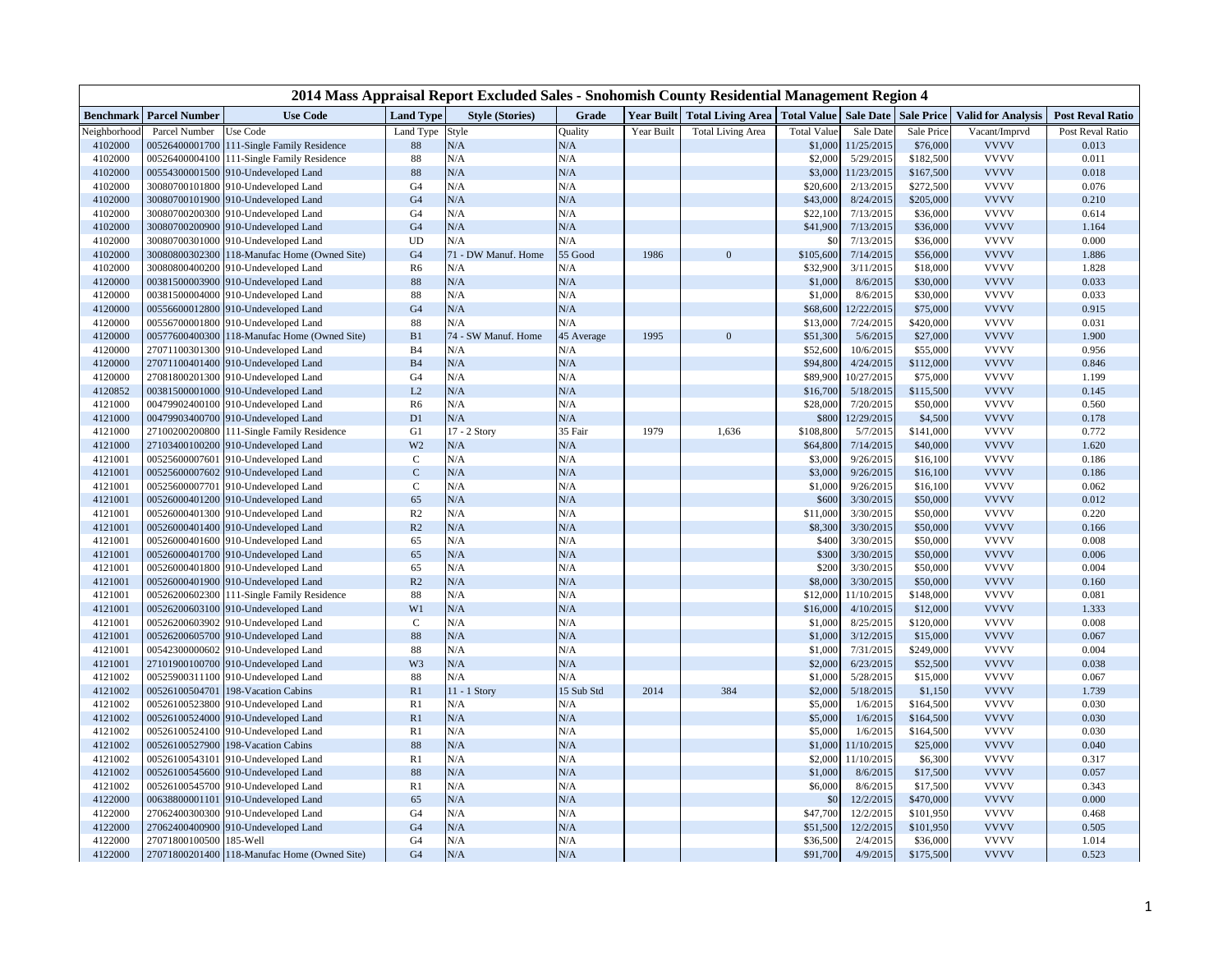|                  | 2014 Mass Appraisal Report Excluded Sales - Snohomish County Residential Management Region 4 |                                            |                  |                        |            |      |                                                                       |           |            |           |                           |                         |  |  |
|------------------|----------------------------------------------------------------------------------------------|--------------------------------------------|------------------|------------------------|------------|------|-----------------------------------------------------------------------|-----------|------------|-----------|---------------------------|-------------------------|--|--|
| <b>Benchmark</b> | <b>Parcel Number</b>                                                                         | <b>Use Code</b>                            | <b>Land Type</b> | <b>Style (Stories)</b> | Grade      |      | Year Built   Total Living Area   Total Value   Sale Date   Sale Price |           |            |           | <b>Valid for Analysis</b> | <b>Post Reval Ratio</b> |  |  |
| 4122000          |                                                                                              | 27071800201900 910-Undeveloped Land        | 65               | N/A                    | N/A        |      |                                                                       | \$1,200   | 4/9/2015   | \$175,500 | <b>VVVV</b>               | 0.007                   |  |  |
| 4122000          |                                                                                              | 27071800400200 910-Undeveloped Land        | G <sub>4</sub>   | N/A                    | $\rm N/A$  |      |                                                                       | \$84,500  | 1/26/2015  | \$90,000  | <b>VVVV</b>               | 0.939                   |  |  |
| 4217000          |                                                                                              | 01073800000500 111-Single Family Residence | <b>B6</b>        | N/A                    | N/A        |      |                                                                       | \$94,600  | 7/8/2015   | \$145,000 | <b>VVVV</b>               | 0.652                   |  |  |
| 4217000          |                                                                                              | 27070200102300 910-Undeveloped Land        | <b>B4</b>        | N/A                    | N/A        |      |                                                                       | \$79,600  | 7/15/2015  | \$560,000 | <b>VVVV</b>               | 0.142                   |  |  |
| 4217000          | 27070200202100                                                                               | 910-Undeveloped Land                       | B <sub>4</sub>   | N/A                    | N/A        |      |                                                                       | \$89,500  | 4/14/2015  | \$85,000  | <b>VVVV</b>               | 1.053                   |  |  |
| 4217000          |                                                                                              | 27070300103000 910-Undeveloped Land        | 65               | N/A                    | N/A        |      |                                                                       | \$4,700   | 8/28/2015  | \$425,000 | <b>VVVV</b>               | 0.011                   |  |  |
| 4217000          |                                                                                              | 27070300103100 910-Undeveloped Land        | B <sub>4</sub>   | N/A                    | N/A        |      |                                                                       | \$10,300  | 8/28/2015  | \$425,000 | <b>VVVV</b>               | 0.024                   |  |  |
| 4217000          |                                                                                              | 27070300400800 910-Undeveloped Land        | 65               | N/A                    | N/A        |      |                                                                       | \$1,500   | 8/28/2015  | \$425,000 | <b>VVVV</b>               | 0.004                   |  |  |
| 4217000          |                                                                                              | 27080600200100 910-Undeveloped Land        | G4               | N/A                    | N/A        |      |                                                                       | \$97,500  | 6/23/2015  | \$84,500  | <b>VVVV</b>               | 1.154                   |  |  |
| 4217000          |                                                                                              | 27080600200200 910-Undeveloped Land        | G <sub>4</sub>   | N/A                    | N/A        |      |                                                                       | \$60,600  | 6/2/2015   | \$60,000  | <b>VVVV</b>               | 1.010                   |  |  |
| 4217000          |                                                                                              | 28071200301000 910-Undeveloped Land        | G4               | N/A                    | N/A        |      |                                                                       | \$83,500  | 2/19/2015  | \$91,000  | <b>VVVV</b>               | 0.918                   |  |  |
| 4217000          |                                                                                              | 28071600106700 910-Undeveloped Land        | B <sub>3</sub>   | N/A                    | N/A        |      |                                                                       | \$100,800 | 9/4/2015   | \$84,000  | <b>VVVV</b>               | 1.200                   |  |  |
| 4217000          | 28072600403800                                                                               | 910-Undeveloped Land                       | G <sub>4</sub>   | N/A                    | N/A        |      |                                                                       | \$112,900 | 5/20/2015  | \$130,000 | <b>VVVV</b>               | 0.868                   |  |  |
| 4217000          |                                                                                              | 28072800400900 940-Open Space General      | G <sub>4</sub>   | N/A                    | N/A        |      |                                                                       | \$143,900 | 8/14/2015  | \$655,000 | <b>VVVV</b>               | 0.220                   |  |  |
| 4217000          |                                                                                              | 28073500201900 910-Undeveloped Land        | <b>B4</b>        | N/A                    | N/A        |      |                                                                       | \$120,800 | 3/10/2015  | \$125,000 | <b>VVVV</b>               | 0.966                   |  |  |
| 4217000          | 28081900100900                                                                               | 940-Open Space General                     | G <sub>4</sub>   | N/A                    | $\rm N/A$  |      |                                                                       | \$116,800 | 2/3/2015   | \$275,000 | <b>VVVV</b>               | 0.425                   |  |  |
| 4217000          | 28081900201700                                                                               | 940-Open Space General                     | G <sub>4</sub>   | N/A                    | N/A        |      |                                                                       | \$256,200 | 2/3/2015   | \$275,000 | <b>VVVV</b>               | 0.932                   |  |  |
| 4217000          | 28081900301500                                                                               | 940-Open Space General                     | G <sub>4</sub>   | N/A                    | $\rm N/A$  |      |                                                                       | \$75,000  | 11/23/2015 | \$345,000 | <b>VVVV</b>               | 0.217                   |  |  |
| 4217000          | 28081900400600                                                                               | 940-Open Space General                     | G <sub>4</sub>   | N/A                    | N/A        |      |                                                                       | \$127,000 | 11/23/2015 | \$345,000 | <b>VVVV</b>               | 0.368                   |  |  |
| 4217000          |                                                                                              | 28083000304000 830-Open Space Agriculture  | G <sub>4</sub>   | N/A                    | N/A        |      |                                                                       | \$88,700  | 7/15/2015  | \$200,000 | <b>VVVV</b>               | 0.444                   |  |  |
| 4218000          | 00460000002200                                                                               | 910-Undeveloped Land                       | B1               | N/A                    | N/A        |      |                                                                       | \$32,200  | 7/1/2015   | \$30,000  | <b>VVVV</b>               | 1.073                   |  |  |
| 4218000          |                                                                                              | 00460000004300 910-Undeveloped Land        | B1               | N/A                    | $\rm N/A$  |      |                                                                       | \$54,000  | 6/29/2015  | \$380,000 | <b>VVVV</b>               | 0.142                   |  |  |
| 4218000          |                                                                                              | 27090400101000 910-Undeveloped Land        | G <sub>4</sub>   | $\rm N/A$              | N/A        |      |                                                                       | \$103,200 | 9/22/2015  | \$106,000 | <b>VVVV</b>               | 0.974                   |  |  |
| 4218000          |                                                                                              | 27090500101900 910-Undeveloped Land        | G <sub>4</sub>   | N/A                    | N/A        |      |                                                                       | \$52,600  | 8/27/2015  | \$149,950 | <b>VVVV</b>               | 0.351                   |  |  |
| 4218000          | 27090900100900                                                                               | 112-2 Single Family Residences             | G <sub>4</sub>   | 71 - DW Manuf. Home    | 55 Good    | 1988 | $\theta$                                                              | \$250,600 | 10/14/2015 | \$12,000  | <b>VVVV</b>               | 20.883                  |  |  |
| 4218000          | 27090900200300                                                                               | 111-Single Family Residence                | B <sub>4</sub>   | N/A                    | N/A        |      |                                                                       | \$131,000 | 6/1/2015   | \$185,500 | <b>VVVV</b>               | 0.706                   |  |  |
| 4218000          | 28082100402100                                                                               | 910-Undeveloped Land                       | G <sub>4</sub>   | N/A                    | N/A        |      |                                                                       | \$49,700  | 3/30/2015  | \$36,500  | <b>VVVV</b>               | 1.362                   |  |  |
| 4218000          | 28083300401001                                                                               | 110-Sr Cit Exemption Residual              | D1               | N/A                    | N/A        |      |                                                                       | \$8,300   | 12/30/2015 | \$212,500 | <b>VVVV</b>               | 0.039                   |  |  |
| 4218000          | 28083400102100                                                                               | 910-Undeveloped Land                       | B <sub>4</sub>   | N/A                    | N/A        |      |                                                                       | \$98,200  | 6/2/2015   | \$125,000 | <b>VVVV</b>               | 0.786                   |  |  |
| 4218000          |                                                                                              | 28083400301600 910-Undeveloped Land        | G <sub>4</sub>   | N/A                    | N/A        |      |                                                                       | \$86,600  | 12/15/2015 | \$55,000  | <b>VVVV</b>               | 1.575                   |  |  |
| 4218000          | 28083500200100                                                                               | 183-Non Residential Structure              | G <sub>4</sub>   | N/A                    | N/A        |      |                                                                       | \$73,400  | 4/27/2015  | \$150,000 | <b>VVVV</b>               | 0.489                   |  |  |
| 4218000          | 28083500200700                                                                               | 910-Undeveloped Land                       | 65               | N/A                    | $\rm N/A$  |      |                                                                       | \$7,600   | 1/23/2015  | \$399,000 | <b>VVVV</b>               | 0.019                   |  |  |
| 4218000          |                                                                                              | 28083500307600 910-Undeveloped Land        | B <sub>4</sub>   | N/A                    | N/A        |      |                                                                       | \$86,000  | 10/5/2015  | \$150,000 | <b>VVVV</b>               | 0.573                   |  |  |
| 4218000          | 28083600305800                                                                               | 111-Single Family Residence                | G <sub>4</sub>   | N/A                    | N/A        |      |                                                                       | \$62,400  | 2/2/2015   | \$72,500  | <b>VVVV</b>               | 0.861                   |  |  |
| 4218000          | 28083600400100                                                                               | 910-Undeveloped Land                       | 65               | N/A                    | N/A        |      |                                                                       | \$900     | 10/9/2015  | \$2,000   | <b>VVVV</b>               | 0.450                   |  |  |
| 4218000          |                                                                                              | 28093100300100 910-Undeveloped Land        | G <sub>4</sub>   | N/A                    | N/A        |      |                                                                       | \$103,900 | 10/7/2015  | \$178,000 | <b>VVVV</b>               | 0.584                   |  |  |
| 4218000          |                                                                                              | 28093100300200 910-Undeveloped Land        | G <sub>4</sub>   | N/A                    | N/A        |      |                                                                       | \$33,900  | 10/7/2015  | \$178,000 | <b>VVVV</b>               | 0.190                   |  |  |
| 4218002          |                                                                                              | 00512000204700 910-Undeveloped Land        | B1               | N/A                    | $\rm N/A$  |      |                                                                       | \$29,000  | 10/29/2015 | \$26,500  | <b>VVVV</b>               | 1.094                   |  |  |
| 4218002          | 00512000213300                                                                               | 111-Single Family Residence                | 88               | N/A                    | N/A        |      |                                                                       | \$5,000   | 4/6/2015   | \$210,000 | <b>VVVV</b>               | 0.024                   |  |  |
| 4218002          |                                                                                              | 00512200002201 910-Undeveloped Land        | <b>UD</b>        | N/A                    | $\rm N/A$  |      |                                                                       | \$100     | 12/18/2015 | \$107,500 | <b>VVVV</b>               | 0.001                   |  |  |
| 4218003          | 00384100000100                                                                               | 910-Undeveloped Land                       | A2               | $\rm N/A$              | N/A        |      |                                                                       | \$54,000  | 4/10/2015  | \$15,000  | <b>VVVV</b>               | 3.600                   |  |  |
| 4218003          | 00586300301501                                                                               | 183-Non Residential Structure              | 88               | N/A                    | N/A        |      |                                                                       | \$21,200  | 5/22/2015  | \$118,000 | <b>VVVV</b>               | 0.180                   |  |  |
| 4218003          | 01081600000300                                                                               | 111-Single Family Residence                | A <sub>9</sub>   | 17 - 2 Story           | 35 Fair    | 2015 | 1,162                                                                 | \$141,600 | 8/18/2015  | \$209,950 | <b>VVVV</b>               | 0.674                   |  |  |
| 4218003          | 01091700000100                                                                               | 111-Single Family Residence                | A <sub>3</sub>   | N/A                    | N/A        |      |                                                                       | \$77,100  | 6/19/2015  | \$600,000 | <b>VVVV</b>               | 0.128                   |  |  |
| 4218901          | 00960000505500                                                                               | 119-Manuf Home (MHP)                       | N/A              | 74 - SW Manuf. Home    | 45 Average | 1981 | $\mathbf{0}$                                                          | \$6,000   | 12/30/2015 | \$3,400   | <b>VVVV</b>               | 1.765                   |  |  |
| 4218910          | 00960012803701                                                                               | 119-Manuf Home (MHP)                       | N/A              | 71 - DW Manuf. Home    | 55 Good    | 1988 | $\Omega$                                                              | \$29,200  | 3/16/2015  | \$10,000  | <b>VVVV</b>               | 2.920                   |  |  |
| 4303000          | 00471400007100                                                                               | 111-Single Family Residence                | 88               | N/A                    | N/A        |      |                                                                       | \$7,000   | 8/28/2015  | \$234,550 | <b>VVVV</b>               | 0.030                   |  |  |
| 4303000          | 00489100007700                                                                               | 910-Undeveloped Land                       | <b>B4</b>        | N/A                    | N/A        |      |                                                                       | \$59,200  | 11/20/2015 | \$75,000  | <b>VVVV</b>               | 0.789                   |  |  |
| 4303000          | 00516700004400                                                                               | 910-Undeveloped Land                       | B <sub>2</sub>   | N/A                    | N/A        |      |                                                                       | \$42,600  | 7/2/2015   | \$40,000  | <b>VVVV</b>               | 1.065                   |  |  |
| 4303000          |                                                                                              | 00543400001000 111-Single Family Residence | 88               | N/A                    | $\rm N/A$  |      |                                                                       | \$5,000   | 10/5/2015  | \$80,000  | <b>VVVV</b>               | 0.062                   |  |  |
| 4303000          | 00543400001200                                                                               | 910-Undeveloped Land                       | B <sub>2</sub>   | N/A                    | N/A        |      |                                                                       | \$35,200  | 10/5/2015  | \$80,000  | <b>VVVV</b>               | 0.440                   |  |  |
| 4303000          | 00818500000900                                                                               | 910-Undeveloped Land                       | <b>B4</b>        | N/A                    | N/A        |      |                                                                       | \$112,500 | 11/19/2015 | \$127,000 | <b>VVVV</b>               | 0.886                   |  |  |
| 4303000          |                                                                                              | 01053400000700 910-Undeveloped Land        | <b>B6</b>        | N/A                    | N/A        |      |                                                                       | \$120,800 | 9/16/2015  | \$125,000 | <b>VVVV</b>               | 0.966                   |  |  |
| 4303000          |                                                                                              | 28070300100300 910-Undeveloped Land        | G <sub>4</sub>   | N/A                    | N/A        |      |                                                                       | \$151,300 | 7/17/2015  | \$170,000 | <b>VVVV</b>               | 0.890                   |  |  |
|                  |                                                                                              |                                            |                  |                        |            |      |                                                                       |           |            |           |                           |                         |  |  |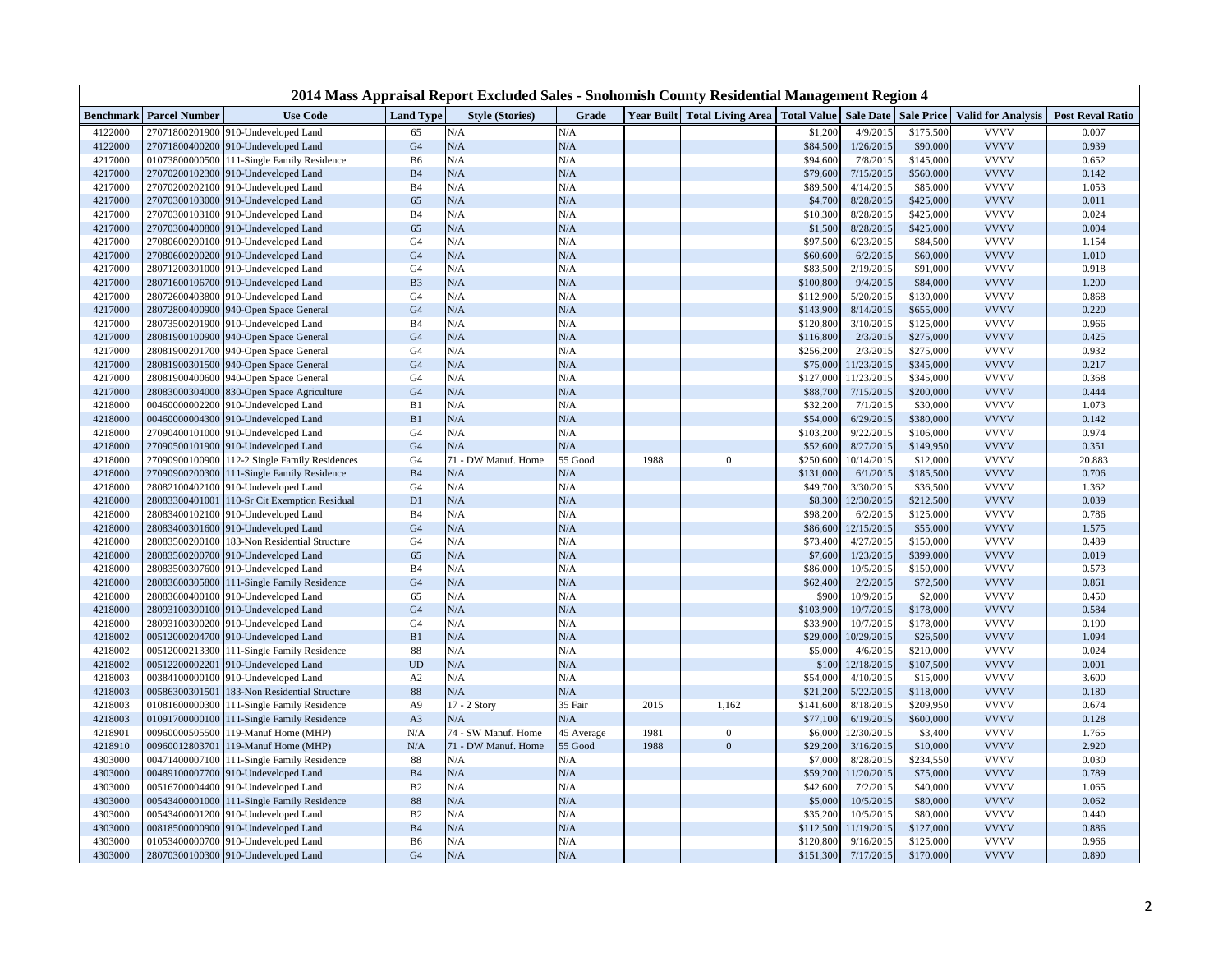|                  |                      |                                            |                  | 2014 Mass Appraisal Report Excluded Sales - Snohomish County Residential Management Region 4 |             |      |                                                          |           |            |                   |                           |                         |
|------------------|----------------------|--------------------------------------------|------------------|----------------------------------------------------------------------------------------------|-------------|------|----------------------------------------------------------|-----------|------------|-------------------|---------------------------|-------------------------|
| <b>Benchmark</b> | <b>Parcel Number</b> | <b>Use Code</b>                            | <b>Land Type</b> | <b>Style (Stories)</b>                                                                       | Grade       |      | Year Built   Total Living Area   Total Value   Sale Date |           |            | <b>Sale Price</b> | <b>Valid for Analysis</b> | <b>Post Reval Ratio</b> |
| 4303000          | 29060200200902       | 117-Manufac Home (Leased Site)             | N/A              | 71 - DW Manuf. Home                                                                          | 45 Average  | 1976 | $\Omega$                                                 | \$23,800  | 12/28/2015 | \$0               | <b>VVVV</b>               |                         |
| 4303000          |                      | 29070700401000 910-Undeveloped Land        | G <sub>4</sub>   | N/A                                                                                          | N/A         |      |                                                          | \$58,600  | 3/12/2015  | \$25,000          | <b>VVVV</b>               | 2.344                   |
| 4303000          | 29072800201400       | 910-Undeveloped Land                       | G <sub>4</sub>   | N/A                                                                                          | N/A         |      |                                                          | \$78,400  | 9/4/2015   | \$80,000          | <b>VVVV</b>               | 0.980                   |
| 4303000          |                      | 29073400300100 910-Undeveloped Land        | G <sub>4</sub>   | N/A                                                                                          | N/A         |      |                                                          | \$97,400  | 9/29/2015  | \$124,000         | <b>VVVV</b>               | 0.785                   |
| 4303000          |                      | 29073400300200 910-Undeveloped Land        | G <sub>4</sub>   | N/A                                                                                          | N/A         |      |                                                          | \$80,700  | 12/7/2015  | \$144,000         | <b>VVVV</b>               | 0.560                   |
| 4303000          |                      | 29073400300400 910-Undeveloped Land        | G <sub>4</sub>   | N/A                                                                                          | N/A         |      |                                                          | \$133,400 | 9/28/2015  | \$171,621         | <b>VVVV</b>               | 0.777                   |
| 4303000          | 29073400300500       | 910-Undeveloped Land                       | G <sub>4</sub>   | N/A                                                                                          | N/A         |      |                                                          | \$106,800 | 9/14/2015  | \$129,000         | <b>VVVV</b>               | 0.828                   |
| 4303000          |                      | 29073400401300 910-Undeveloped Land        | G <sub>4</sub>   | N/A                                                                                          | N/A         |      |                                                          | \$131,000 | 7/2/2015   | \$165,000         | <b>VVVV</b>               | 0.794                   |
| 4303000          | 30062400103200       | 940-Open Space General                     | <b>B4</b>        | 17 - 2 Story                                                                                 | 45 Average  | 2016 | 3,172                                                    | \$87,200  | 3/10/2015  | \$70,000          | <b>VVVV</b>               | 1.246                   |
| 4303000          |                      | 30072900303000 910-Undeveloped Land        | <b>B6</b>        | N/A                                                                                          | N/A         |      |                                                          | \$91,700  | 5/26/2015  | \$75,000          | <b>VVVV</b>               | 1.223                   |
| 4303000          | 30073000102400       | 111-Single Family Residence                | <b>B4</b>        | N/A                                                                                          | N/A         |      |                                                          | \$77,000  | 4/24/2015  | \$78,000          | <b>VVVV</b>               | 0.987                   |
| 4303000          |                      | 30073000200900 910-Undeveloped Land        | <b>B4</b>        | N/A                                                                                          | N/A         |      |                                                          | \$110,000 | 9/25/2015  | \$130,000         | <b>VVVV</b>               | 0.846                   |
| 4303000          |                      | 30073000203200 910-Undeveloped Land        | B <sub>4</sub>   | N/A                                                                                          | N/A         |      |                                                          | \$112,100 | 5/5/2015   | \$126,000         | <b>VVVV</b>               | 0.890                   |
| 4303000          |                      | 30073200402300 910-Undeveloped Land        | <b>B6</b>        | 18 - 2 Story Bsmt                                                                            | 45 Average  | 2009 | 3,672                                                    | \$420,500 | 4/20/2015  | \$99,400          | <b>VVVV</b>               | 4.230                   |
| 4303000          |                      | 30073200402600 111-Single Family Residence | B <sub>6</sub>   | $17 - 2$ Story                                                                               | 45 Average  | 2009 | 2,244                                                    | \$387,800 | 10/27/2015 | \$386,500         | <b>VVVV</b>               | 1.003                   |
| 4303873          | 00489000000600       | 912-No Perk Undeveloped Land               | L1               | N/A                                                                                          | N/A         |      |                                                          | \$74,200  | 9/28/2015  | \$75,000          | <b>VVVV</b>               | 0.989                   |
| 4303873          |                      | 00489000001100 910-Undeveloped Land        | L1               | N/A                                                                                          | N/A         |      |                                                          | \$69,300  | 6/9/2015   | \$25,000          | <b>VVVV</b>               | 2.772                   |
| 4303894          |                      | 00491900102300 111-Single Family Residence | L5               | $11 - 1$ Story                                                                               | 25 Low      | 1953 | 800                                                      | \$446,400 | 7/31/2015  | \$200,000         | <b>VVVV</b>               | 2.232                   |
| 4303894          |                      | 00611300006600 910-Undeveloped Land        | L1               | N/A                                                                                          | N/A         |      |                                                          | \$85,500  | 3/13/2015  | \$36,000          | <b>VVVV</b>               | 2.375                   |
| 4303894          | 00611300012402       | 910-Undeveloped Land                       | 88               | N/A                                                                                          | N/A         |      |                                                          | \$55,700  | 6/4/2015   | \$433,000         | <b>VVVV</b>               | 0.129                   |
| 4303894          | 00611300017400       | 910-Undeveloped Land                       | 88               | N/A                                                                                          | N/A         |      |                                                          | \$6,300   | 2/10/2015  | \$715,900         | <b>VVVV</b>               | 0.009                   |
| 4304000          | 00459301101400       | 183-Non Residential Structure              | A2               | N/A                                                                                          | N/A         |      |                                                          | \$74,400  | 6/17/2015  | \$20,000          | <b>VVVV</b>               | 3.720                   |
| 4304000          | 30071900203300       | 910-Undeveloped Land                       | 65               | N/A                                                                                          | N/A         |      |                                                          | \$1,100   | 1/8/2015   | \$425,000         | <b>VVVV</b>               | 0.003                   |
| 4304901          | 00960009100901       | 119-Manuf Home (MHP)                       | N/A              | 74 - SW Manuf. Home                                                                          | 35 Fair     | 1978 | $\Omega$                                                 | \$4,700   | 6/26/2015  | \$2,500           | <b>VVVV</b>               | 1.880                   |
| 4307000          | 00597300000403       | 910-Undeveloped Land                       | <b>UD</b>        | N/A                                                                                          | N/A         |      |                                                          | \$100     | 10/27/2015 | \$345,000         | <b>VVVV</b>               | 0.000                   |
| 4307000          | 00597300000704       | 910-Undeveloped Land                       | G <sub>4</sub>   | N/A                                                                                          | N/A         |      |                                                          | \$75,400  | 11/23/2015 | \$29,500          | <b>VVVV</b>               | 2.556                   |
| 4307000          | 00597600000102       | 183-Non Residential Structure              | G <sub>4</sub>   | N/A                                                                                          | N/A         |      |                                                          | \$238,600 | 4/24/2015  | \$225,000         | <b>VVVV</b>               | 1.060                   |
| 4307000          | 00625300002300       | 111-Single Family Residence                | B <sub>4</sub>   | 15 - 1 1/2 Story Bsmt                                                                        | 49 Avg Plus | 2014 | 3,415                                                    | \$414,000 | 11/19/2015 | \$528,500         | <b>VVVV</b>               | 0.783                   |
| 4307000          | 00625300003801       | 183-Non Residential Structure              | 88               | N/A                                                                                          | N/A         |      |                                                          | \$29,700  | 8/24/2015  | \$282,000         | <b>VVVV</b>               | 0.105                   |
| 4307000          | 00632600000400       | 118-Manufac Home (Owned Site)              | <b>B4</b>        | N/A                                                                                          | N/A         |      |                                                          | \$112,900 | 8/26/2015  | \$100,000         | <b>VVVV</b>               | 1.129                   |
| 4307000          | 28061100103400       | 910-Undeveloped Land                       | <b>B4</b>        | N/A                                                                                          | N/A         |      |                                                          | \$138,300 | 4/29/2015  | \$180,000         | <b>VVVV</b>               | 0.768                   |
| 4307000          |                      | 28061300201300 910-Undeveloped Land        | G <sub>4</sub>   | N/A                                                                                          | N/A         |      |                                                          | \$116,000 | 12/30/2015 | \$99,000          | <b>VVVV</b>               | 1.172                   |
| 4307000          |                      | 28061400102000 910-Undeveloped Land        | G <sub>4</sub>   | N/A                                                                                          | N/A         |      |                                                          | \$133,000 | 6/15/2015  | \$205,000         | <b>VVVV</b>               | 0.649                   |
| 4307000          | 28070800100300       | 910-Undeveloped Land                       | B <sub>3</sub>   | N/A                                                                                          | N/A         |      |                                                          | \$144,700 | 2/26/2015  | \$115,500         | <b>VVVV</b>               | 1.253                   |
| 4307000          |                      | 29061000103300 910-Undeveloped Land        | <b>B6</b>        | N/A                                                                                          | N/A         |      |                                                          | \$165,300 | 9/21/2015  | \$222,500         | <b>VVVV</b>               | 0.743                   |
| 4307000          |                      | 29061300100300 910-Undeveloped Land        | G <sub>4</sub>   | N/A                                                                                          | N/A         |      |                                                          | \$444,200 | 11/18/2015 | \$1,100,000       | <b>VVVV</b>               | 0.404                   |
| 4307000          | 29061300300200       | 183-Non Residential Structure              | G <sub>4</sub>   | N/A                                                                                          | N/A         |      |                                                          | \$264,300 | 11/18/2015 | \$1,100,000       | <b>VVVV</b>               | 0.240                   |
| 4307000          |                      | 29061400101100 910-Undeveloped Land        | G <sub>4</sub>   | N/A                                                                                          | N/A         |      |                                                          | \$88,800  | 12/28/2015 | \$149,000         | <b>VVVV</b>               | 0.596                   |
| 4307000          | 29061500303200       | 910-Undeveloped Land                       | G <sub>4</sub>   | N/A                                                                                          | N/A         |      |                                                          | \$153,600 | 11/25/2015 | \$155,000         | <b>VVVV</b>               | 0.991                   |
| 4307000          |                      | 29061500304300 910-Undeveloped Land        | G <sub>4</sub>   | N/A                                                                                          | N/A         |      |                                                          | \$162,900 | 12/2/2015  | \$157,500         | <b>VVVV</b>               | 1.034                   |
| 4307000          |                      | 29062400401400 910-Undeveloped Land        | <b>B4</b>        | 71 - DW Manuf. Home                                                                          | 45 Average  | 1978 | $\Omega$                                                 | \$121,200 | 4/28/2015  | \$125,000         | <b>VVVV</b>               | 0.970                   |
| 4307000          |                      | 29062500400100 910-Undeveloped Land        | G <sub>4</sub>   | N/A                                                                                          | N/A         |      |                                                          | \$74,600  | 10/27/2015 | \$345,000         | <b>VVVV</b>               | 0.216                   |
| 4307000          |                      | 29062500400200 910-Undeveloped Land        | G <sub>4</sub>   | $11 - 1$ Story                                                                               | 45 Average  | 2015 | 2,189                                                    | \$70,900  | 10/8/2015  | \$425,000         | <b>VVVV</b>               | 0.167                   |
| 4307000          |                      | 29062500400400 830-Open Space Agriculture  | G <sub>4</sub>   | N/A                                                                                          | N/A         |      |                                                          | \$224,400 | 7/29/2015  | \$450,000         | <b>VVVV</b>               | 0.499                   |
| 4307000          |                      | 29062500400600 910-Undeveloped Land        | G <sub>4</sub>   | N/A                                                                                          | N/A         |      |                                                          | \$57,900  | 10/27/2015 | \$345,000         | <b>VVVV</b>               | 0.168                   |
| 4307000          |                      | 29062500400900 910-Undeveloped Land        | G <sub>4</sub>   | N/A                                                                                          | N/A         |      |                                                          | \$80,600  | 10/27/2015 | \$345,000         | <b>VVVV</b>               | 0.234                   |
| 4307000          |                      | 29062600201100 910-Undeveloped Land        | G <sub>4</sub>   | N/A                                                                                          | N/A         |      |                                                          | \$198,800 | 10/30/2015 | \$125,000         | <b>VVVV</b>               | 1.590                   |
| 4307000          |                      | 29062600201500 910-Undeveloped Land        | G <sub>4</sub>   | N/A                                                                                          | N/A         |      |                                                          | \$110,200 | 6/17/2015  | \$65,000          | <b>VVVV</b>               | 1.695                   |
| 4307000          | 29062600303300       | 112-2 Single Family Residences             | B <sub>4</sub>   | N/A                                                                                          | N/A         |      |                                                          | \$95,500  | 4/16/2015  | \$370,000         | <b>VVVV</b>               | 0.258                   |
| 4307000          |                      | 29062800300300 910-Undeveloped Land        | B <sub>4</sub>   | N/A                                                                                          | N/A         |      |                                                          | \$150,100 | 9/17/2015  | \$200,000         | <b>VVVV</b>               | 0.750                   |
| 4307000          |                      | 29063400300300 910-Undeveloped Land        | B <sub>4</sub>   | N/A                                                                                          | N/A         |      |                                                          | \$187,600 | 12/14/2015 | \$185,000         | <b>VVVV</b>               | 1.014                   |
| 4307000          | 29063600101300       | 830-Open Space Agriculture                 | D1               | N/A                                                                                          | N/A         |      |                                                          | \$2,400   | 7/29/2015  | \$450,000         | <b>VVVV</b>               | 0.005                   |
| 4307000          |                      | 29063600102500 910-Undeveloped Land        | G <sub>4</sub>   | N/A                                                                                          | N/A         |      |                                                          | \$119,900 | 6/17/2015  | \$175,000         | <b>VVVV</b>               | 0.685                   |
| 4307862          |                      | 00539000002600 910-Undeveloped Land        | 88               | N/A                                                                                          | $\rm N/A$   |      |                                                          | \$6,500   | 3/30/2015  | \$670,000         | <b>VVVV</b>               | 0.010                   |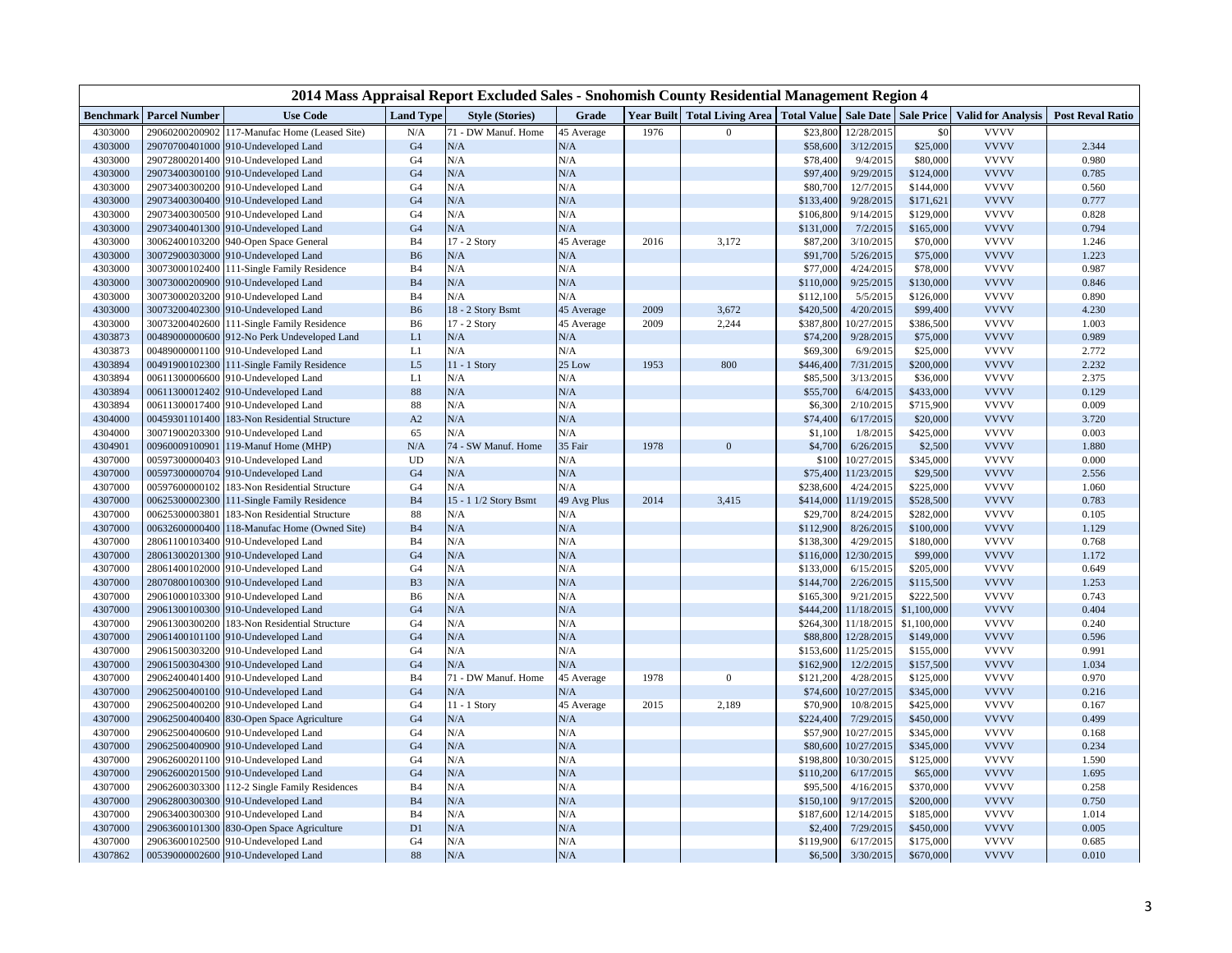|           | 2014 Mass Appraisal Report Excluded Sales - Snohomish County Residential Management Region 4 |                                              |                  |                        |             |      |                                                          |             |            |                   |                           |                         |  |  |
|-----------|----------------------------------------------------------------------------------------------|----------------------------------------------|------------------|------------------------|-------------|------|----------------------------------------------------------|-------------|------------|-------------------|---------------------------|-------------------------|--|--|
| Benchmark | <b>Parcel Number</b>                                                                         | <b>Use Code</b>                              | <b>Land Type</b> | <b>Style (Stories)</b> | Grade       |      | Year Built   Total Living Area   Total Value   Sale Date |             |            | <b>Sale Price</b> | <b>Valid for Analysis</b> | <b>Post Reval Ratio</b> |  |  |
| 4307874   |                                                                                              | 28070600301000 111-Single Family Residence   | L1               | 14 - 1 1/2 Story       | 15 Sub Std  | 2009 | 320                                                      | \$130,500   | 7/16/2015  | \$134,000         | <b>VVVV</b>               | 0.974                   |  |  |
| 4307895   |                                                                                              | 00496400000100 912-No Perk Undeveloped Land  | L1               | N/A                    | $\rm N/A$   |      |                                                          | \$82,400    | 6/16/2015  | \$90,000          | <b>VVVV</b>               | 0.916                   |  |  |
| 4416000   |                                                                                              | 00379200001000 910-Undeveloped Land          | 88               | N/A                    | N/A         |      |                                                          | \$8,000     | 8/4/2015   | \$225,000         | <b>VVVV</b>               | 0.036                   |  |  |
| 4416000   |                                                                                              | 00396000003600 910-Undeveloped Land          | <b>UD</b>        | N/A                    | N/A         |      |                                                          | \$5,000     | 7/20/2015  | \$180,000         | <b>VVVV</b>               | 0.028                   |  |  |
| 4416000   |                                                                                              | 00396000003700 910-Undeveloped Land          | UD               | N/A                    | N/A         |      |                                                          | \$5,000     | 3/11/2015  | \$46,608          | <b>VVVV</b>               | 0.107                   |  |  |
| 4416000   |                                                                                              | 00396000003800 910-Undeveloped Land          | <b>UD</b>        | N/A                    | N/A         |      |                                                          | \$5,000     | 3/11/2015  | \$46,608          | <b>VVVV</b>               | 0.107                   |  |  |
| 4416000   |                                                                                              | 00396000003900 184-Septic System             | B <sub>2</sub>   | 71 - DW Manuf. Home    | 45 Average  | 1972 | $\Omega$                                                 | \$112,600   | 3/11/2015  | \$46,608          | <b>VVVV</b>               | 2.416                   |  |  |
| 4416000   |                                                                                              | 01128600000300 111-Single Family Residence   | B <sub>3</sub>   | N/A                    | N/A         |      |                                                          | \$133,000   | 2/11/2015  | \$489,500         | <b>VVVV</b>               | 0.272                   |  |  |
| 4416000   |                                                                                              | 01131600001900 111-Single Family Residence   | B <sub>4</sub>   | 17 - 2 Story           | 49 Avg Plus | 2015 | 3,529                                                    | \$125,500   | 3/11/2015  | \$150,000         | <b>VVVV</b>               | 0.837                   |  |  |
| 4416000   |                                                                                              | 01131600003500 111-Single Family Residence   | <b>B6</b>        | 17 - 2 Story           | 49 Avg Plus | 2015 | 3,367                                                    | \$569,500   | 8/18/2015  | \$553,728         | <b>VVVV</b>               | 1.028                   |  |  |
| 4416000   |                                                                                              | 27070500203000 910-Undeveloped Land          | 65               | N/A                    | N/A         |      |                                                          | \$900       | 1/14/2015  | \$479,950         | <b>VVVV</b>               | 0.002                   |  |  |
| 4416000   |                                                                                              | 28060400303800 910-Undeveloped Land          | <b>B4</b>        | N/A                    | N/A         |      |                                                          | \$29,200    | 3/25/2015  | \$247,250         | <b>VVVV</b>               | 0.118                   |  |  |
| 4416000   |                                                                                              | 28061500401800 910-Undeveloped Land          | 65               | N/A                    | N/A         |      |                                                          | \$600       | 8/28/2015  | \$450,000         | <b>VVVV</b>               | 0.001                   |  |  |
| 4416000   |                                                                                              | 28062300301200 910-Undeveloped Land          | B <sub>4</sub>   | N/A                    | N/A         |      |                                                          | \$132,200   | 9/21/2015  | \$162,000         | <b>VVVV</b>               | 0.816                   |  |  |
| 4416000   |                                                                                              | 28062400401200 910-Undeveloped Land          | <b>B4</b>        | N/A                    | N/A         |      |                                                          | \$135,700   | 5/18/2015  | \$83,000          | <b>VVVV</b>               | 1.635                   |  |  |
| 4416000   |                                                                                              | 28062500201400 910-Undeveloped Land          | B <sub>4</sub>   | N/A                    | N/A         |      |                                                          | \$153,600   | 10/5/2015  | \$160,000         | <b>VVVV</b>               | 0.960                   |  |  |
| 4416000   |                                                                                              | 28063300101100 910-Undeveloped Land          | B <sub>4</sub>   | N/A                    | N/A         |      |                                                          | \$69,300    | 2/25/2015  | \$225,000         | <b>VVVV</b>               | 0.308                   |  |  |
| 4416000   |                                                                                              | 28072100200300 910-Undeveloped Land          | G <sub>4</sub>   | N/A                    | N/A         |      |                                                          | \$119,300   | 6/5/2015   | \$60,000          | <b>VVVV</b>               | 1.988                   |  |  |
| 4416000   |                                                                                              | 28072100201400 912-No Perk Undeveloped Land  | <b>B4</b>        | N/A                    | N/A         |      |                                                          | \$16,700    | 11/16/2015 | \$7,000           | <b>VVVV</b>               | 2.386                   |  |  |
| 4416000   |                                                                                              | 28072800100600 910-Undeveloped Land          | G <sub>4</sub>   | N/A                    | N/A         |      |                                                          | \$30,400    | 7/7/2015   | \$15,000          | <b>VVVV</b>               | 2.027                   |  |  |
| 4416000   |                                                                                              | 28072800304200 910-Undeveloped Land          | <b>B4</b>        | N/A                    | N/A         |      |                                                          | \$138,800   | 7/24/2015  | \$140,000         | <b>VVVV</b>               | 0.991                   |  |  |
| 4416000   |                                                                                              | 28072900200900 910-Undeveloped Land          | B <sub>4</sub>   | N/A                    | N/A         |      |                                                          | \$137,300   | 8/27/2015  | \$147,000         | <b>VVVV</b>               | 0.934                   |  |  |
| 4416000   |                                                                                              | 28072900201100 910-Undeveloped Land          | <b>B4</b>        | N/A                    | N/A         |      |                                                          | \$166,100   | 2/3/2015   | \$732,500         | <b>VVVV</b>               | 0.227                   |  |  |
| 4416000   |                                                                                              | 28073000102700 910-Undeveloped Land          | B <sub>4</sub>   | N/A                    | $\rm N/A$   |      |                                                          | \$156,600   | 9/18/2015  | \$150,000         | <b>VVVV</b>               | 1.044                   |  |  |
| 4416000   |                                                                                              | 28073000200600 910-Undeveloped Land          | <b>B4</b>        | N/A                    | N/A         |      |                                                          | \$240,400   | 4/13/2015  | \$280,000         | <b>VVVV</b>               | 0.859                   |  |  |
| 4416000   |                                                                                              | 28073200106400 910-Undeveloped Land          | AG               | N/A                    | N/A         |      |                                                          | \$10,000    | 10/8/2015  | \$425,000         | <b>VVVV</b>               | 0.024                   |  |  |
| 4416000   |                                                                                              | 28073200403900 910-Undeveloped Land          | G <sub>4</sub>   | N/A                    | N/A         |      |                                                          | \$252,900   | 10/8/2015  | \$425,000         | <b>VVVV</b>               | 0.595                   |  |  |
| 4416000   |                                                                                              | 28073300403600 691-Religious Activities      | B <sub>4</sub>   | N/A                    | $\rm N/A$   |      |                                                          | \$11,000    | 9/2/2015   | \$1,648,800       | <b>VVVV</b>               | 0.007                   |  |  |
| 4416000   | 28073300403601                                                                               | 691-Religious Activities                     | <b>B4</b>        | N/A                    | N/A         |      |                                                          | \$82,200    | 9/2/2015   | \$1,648,800       | <b>VVVV</b>               | 0.050                   |  |  |
| 4416000   |                                                                                              | 28073300405800 910-Undeveloped Land          | 65               | N/A                    | N/A         |      |                                                          | \$1,400     | 7/20/2015  | \$395,000         | <b>VVVV</b>               | 0.004                   |  |  |
| 4416000   |                                                                                              | 28073400301700 111-Single Family Residence   | B <sub>2</sub>   | N/A                    | N/A         |      |                                                          | \$87,300    | 3/5/2015   | \$79,500          | <b>VVVV</b>               | 1.098                   |  |  |
| 4416000   |                                                                                              | 28073400304900 910-Undeveloped Land          | B <sub>4</sub>   | N/A                    | N/A         |      |                                                          | \$123,800   | 7/23/2015  | \$150,000         | <b>VVVV</b>               | 0.825                   |  |  |
| 4416000   |                                                                                              | 28073400405100 118-Manufac Home (Owned Site) | <b>B4</b>        | 71 - DW Manuf. Home    | 55 Good     | 1983 | $\Omega$                                                 | \$158,700   | 10/23/2015 | \$84,000          | <b>VVVV</b>               | 1.889                   |  |  |
| 4416001   | 00387900000701                                                                               | 910-Undeveloped Land                         | A2               | N/A                    | N/A         |      |                                                          | \$82,000    | 7/20/2015  | \$99,500          | <b>VVVV</b>               | 0.824                   |  |  |
| 4416001   |                                                                                              | 00519900202100 910-Undeveloped Land          | A <sub>2</sub>   | N/A                    | N/A         |      |                                                          | \$95,000    | 12/8/2015  | \$80,000          | <b>VVVV</b>               | 1.188                   |  |  |
| 4416001   | 00560000003600                                                                               | 183-Non Residential Structure                | B2               | N/A                    | N/A         |      |                                                          | \$103,000   | 8/13/2015  | \$90,000          | <b>VVVV</b>               | 1.144                   |  |  |
| 4416001   |                                                                                              | 00560000005300 910-Undeveloped Land          | B2               | N/A                    | N/A         |      |                                                          | \$83,000    | 1/29/2015  | \$270,000         | <b>VVVV</b>               | 0.307                   |  |  |
| 4416001   |                                                                                              | 00623600003600 910-Undeveloped Land          | B2               | N/A                    | $\rm N/A$   |      |                                                          | \$84,000    | 6/19/2015  | \$87,500          | <b>VVVV</b>               | 0.960                   |  |  |
| 4416001   |                                                                                              | 00856300001100 910-Undeveloped Land          | A <sub>3</sub>   | N/A                    | N/A         |      |                                                          | \$103,000   | 6/17/2015  | \$92,500          | <b>VVVV</b>               | 1.114                   |  |  |
| 4416001   |                                                                                              | 27060100409800 111-Single Family Residence   | A2               | $11 - 1$ Story         | 35 Fair     | 1910 | 808                                                      | \$140,000   | 4/24/2015  | \$131,000         | <b>VVVV</b>               | 1.069                   |  |  |
| 4416001   |                                                                                              | 28062600301300 111-Single Family Residence   | A2               | 23 - Split Entry       | 45 Average  | 1974 | 2,596                                                    | \$790,500   | 6/15/2015  | \$800,000         | <b>VVVV</b>               | 0.988                   |  |  |
| 4416001   |                                                                                              | 28063500201000 910-Undeveloped Land          | A2               | N/A                    | N/A         |      |                                                          | \$1,554,100 | 6/15/2015  | \$1,950,000       | <b>VVVV</b>               | 0.797                   |  |  |
| 4416001   |                                                                                              | 28063600101000 910-Undeveloped Land          | A2               | N/A                    | N/A         |      |                                                          | \$692,100   | 11/20/2015 | \$660,000         | <b>VVVV</b>               | 1.049                   |  |  |
| 4416001   | 28073100100601                                                                               | 118-Manufac Home (Owned Site)                | N/A              | 74 - SW Manuf. Home    | 35 Fair     | 1972 | $\Omega$                                                 | \$1,000     | 8/6/2015   | \$2,273,750       | <b>VVVV</b>               | 0.000                   |  |  |
| 4416001   |                                                                                              | 28073100100800 910-Undeveloped Land          | B <sub>5</sub>   | N/A                    | N/A         |      |                                                          | \$300,400   | 3/3/2015   | \$270,000         | <b>VVVV</b>               | 1.113                   |  |  |
| 4416001   |                                                                                              | 28073100300400 111-Single Family Residence   | A2               | $11 - 1$ Story         | 35 Fair     | 1940 | 1,232                                                    | \$345,100   | 9/8/2015   | \$120,000         | <b>VVVV</b>               | 2.876                   |  |  |
| 4416002   |                                                                                              | 27060500200500 910-Undeveloped Land          | B7               | N/A                    | N/A         |      |                                                          | \$199,900   | 4/13/2015  | \$540,000         | <b>VVVV</b>               | 0.370                   |  |  |
| 4416002   |                                                                                              | 27060500200800 830-Open Space Agriculture    | B7               | N/A                    | $\rm N/A$   |      |                                                          | \$134,300   | 4/13/2015  | \$540,000         | <b>VVVV</b>               | 0.249                   |  |  |
| 4416002   |                                                                                              | 27060500202100 910-Undeveloped Land          | B7               | N/A                    | N/A         |      |                                                          | \$108,000   | 4/13/2015  | \$540,000         | <b>VVVV</b>               | 0.200                   |  |  |
| 4416002   |                                                                                              | 27060500202200 910-Undeveloped Land          | 65               | N/A                    | N/A         |      |                                                          | \$2,400     | 4/13/2015  | \$540,000         | <b>VVVV</b>               | 0.004                   |  |  |
| 4416002   |                                                                                              | 27060500202300 910-Undeveloped Land          | 65               | N/A                    | N/A         |      |                                                          | \$2,500     | 4/13/2015  | \$540,000         | <b>VVVV</b>               | 0.005                   |  |  |
| 4416002   |                                                                                              | 27060500202400 910-Undeveloped Land          | 65               | N/A                    | N/A         |      |                                                          | \$2,700     | 4/13/2015  | \$540,000         | <b>VVVV</b>               | 0.005                   |  |  |
| 4416002   |                                                                                              | 28062900401300 910-Undeveloped Land          | B7               | N/A                    | N/A         |      |                                                          | \$152,800   | 7/16/2015  | \$1,296,000       | <b>VVVV</b>               | 0.118                   |  |  |
| 4416002   |                                                                                              | 28063300302900 910-Undeveloped Land          | 65               | N/A                    | N/A         |      |                                                          | \$1,200     | 1/22/2015  | \$279,900         | <b>VVVV</b>               | 0.004                   |  |  |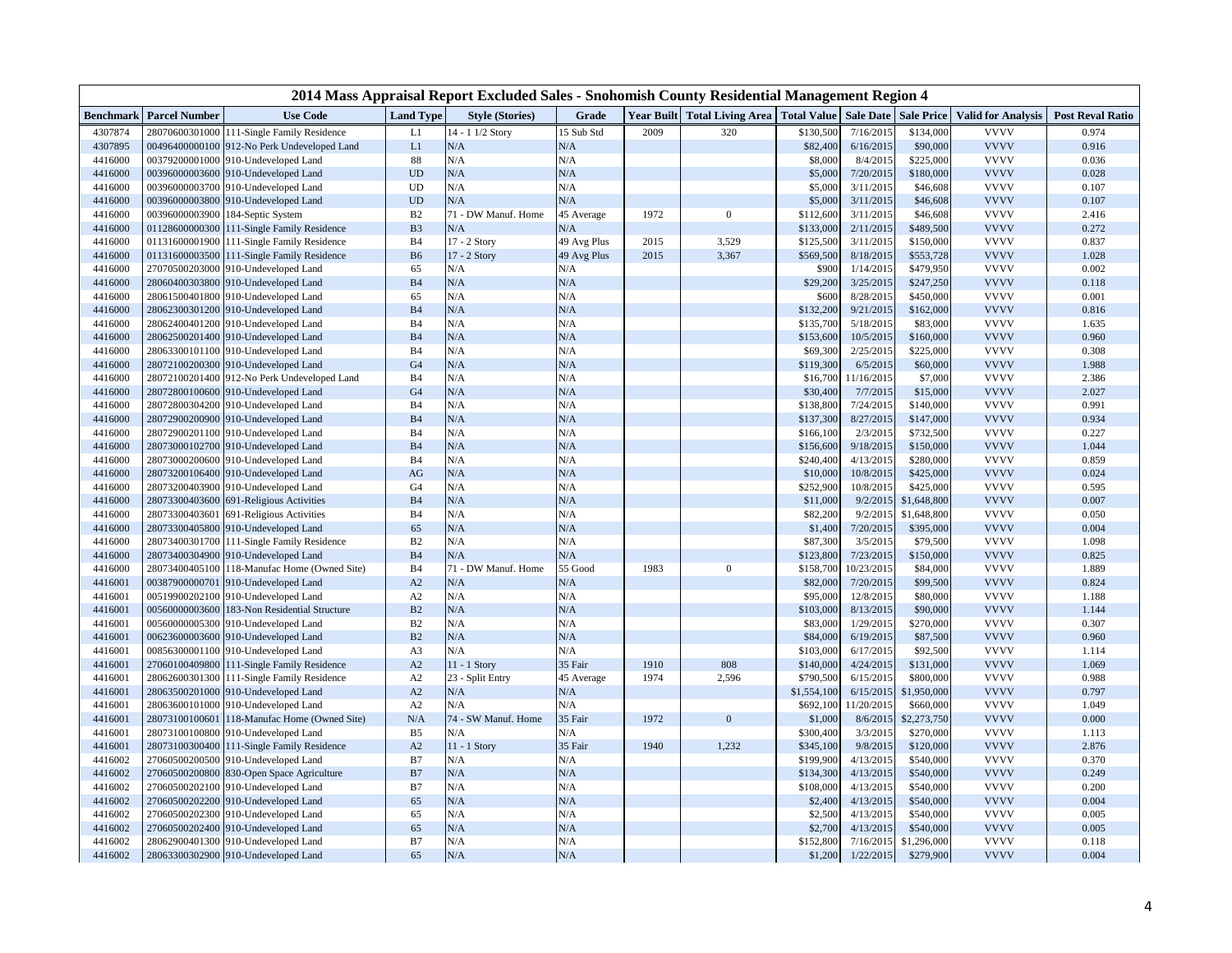|                  |                      |                                              |                  | 2014 Mass Appraisal Report Excluded Sales - Snohomish County Residential Management Region 4 |             |      |                                                          |           |            |                   |                           |                         |
|------------------|----------------------|----------------------------------------------|------------------|----------------------------------------------------------------------------------------------|-------------|------|----------------------------------------------------------|-----------|------------|-------------------|---------------------------|-------------------------|
| <b>Benchmark</b> | <b>Parcel Number</b> | <b>Use Code</b>                              | <b>Land Type</b> | <b>Style (Stories)</b>                                                                       | Grade       |      | Year Built   Total Living Area   Total Value   Sale Date |           |            | <b>Sale Price</b> | <b>Valid for Analysis</b> | <b>Post Reval Ratio</b> |
| 4416901          | 00960002203700       | 119-Manuf Home (MHP)                         | N/A              | 71 - DW Manuf. Home                                                                          | 45 Average  | 1982 | $\theta$                                                 | \$28,000  | 5/12/2015  | \$15,000          | <b>VVVV</b>               | 1.867                   |
| 4505000          | 00400800004300       | 910-Undeveloped Land                         | 88               | N/A                                                                                          | N/A         |      |                                                          | \$2,000   | 9/10/2015  | \$63,000          | <b>VVVV</b>               | 0.032                   |
| 4505000          | 00401000002600       | 910-Undeveloped Land                         | R1               | N/A                                                                                          | N/A         |      |                                                          | \$7,000   | 12/22/2015 | \$18,500          | <b>VVVV</b>               | 0.378                   |
| 4505000          | 00401000002700       | 198-Vacation Cabins                          | R1               | 11 - 1 Story                                                                                 | 15 Sub Std  | 1960 | 340                                                      | \$7,000   | 12/22/2015 | \$18,500          | <b>VVVV</b>               | 0.378                   |
| 4505000          | 00401000011300       | 183-Non Residential Structure                | B1               | N/A                                                                                          | N/A         |      |                                                          | \$56,400  | 11/4/2015  | \$30,000          | <b>VVVV</b>               | 1.880                   |
| 4505000          | 00401000017400       | 910-Undeveloped Land                         | 88               | N/A                                                                                          | N/A         |      |                                                          | \$11,200  | 7/15/2015  | \$152,250         | <b>VVVV</b>               | 0.074                   |
| 4505000          | 00401000018500       | 912-No Perk Undeveloped Land                 | B1               | N/A                                                                                          | N/A         |      |                                                          | \$14,500  | 6/9/2015   | \$6,000           | <b>VVVV</b>               | 2.417                   |
| 4505000          | 00401100005300       | 184-Septic System                            | 88               | N/A                                                                                          | N/A         |      |                                                          | \$12,000  | 6/23/2015  | \$80,000          | <b>VVVV</b>               | 0.150                   |
| 4505000          |                      | 00401100015200 910-Undeveloped Land          | R <sub>1</sub>   | N/A                                                                                          | N/A         |      |                                                          | \$6,000   | 11/17/2015 | \$5,500           | <b>VVVV</b>               | 1.091                   |
| 4505000          |                      | 00406400000100 910-Undeveloped Land          | B1               | N/A                                                                                          | N/A         |      |                                                          | \$62,600  | 4/23/2015  | \$80,000          | <b>VVVV</b>               | 0.782                   |
| 4505000          |                      | 00406400003700 910-Undeveloped Land          | 88               | N/A                                                                                          | N/A         |      |                                                          | \$9,000   | 4/23/2015  | \$80,000          | <b>VVVV</b>               | 0.112                   |
| 4505000          |                      | 00422500007400 910-Undeveloped Land          | R1               | N/A                                                                                          | N/A         |      |                                                          | \$5,300   | 12/9/2015  | \$8,000           | <b>VVVV</b>               | 0.662                   |
| 4505000          | 00471300005101       | 910-Undeveloped Land                         | <b>UD</b>        | N/A                                                                                          | N/A         |      |                                                          | \$1,000   | 3/20/2015  | \$148,000         | <b>VVVV</b>               | 0.007                   |
| 4505000          |                      | 00471300005102 910-Undeveloped Land          | <b>UD</b>        | N/A                                                                                          | N/A         |      |                                                          | \$200     | 3/20/2015  | \$148,000         | <b>VVVV</b>               | 0.001                   |
| 4505000          |                      | 00480000008800 910-Undeveloped Land          | B1               | N/A                                                                                          | N/A         |      |                                                          | \$37,200  | 10/27/2015 | \$205,000         | <b>VVVV</b>               | 0.181                   |
| 4505000          |                      | 00551400005202 910-Undeveloped Land          | 88               | N/A                                                                                          | N/A         |      |                                                          | \$1,000   | 5/7/2015   | \$247,000         | <b>VVVV</b>               | 0.004                   |
| 4505000          |                      | 00551500005400 912-No Perk Undeveloped Land  | B1               | N/A                                                                                          | N/A         |      |                                                          | \$48,000  | 10/5/2015  | \$70,000          | <b>VVVV</b>               | 0.686                   |
| 4505000          |                      | 00551500010100 910-Undeveloped Land          | B1               | N/A                                                                                          | N/A         |      |                                                          | \$15,000  | 12/18/2015 | \$261,950         | <b>VVVV</b>               | 0.057                   |
| 4505000          |                      | 00556900004300 111-Single Family Residence   | 88               | N/A                                                                                          | N/A         |      |                                                          | \$6,000   | 7/30/2015  | \$75,000          | <b>VVVV</b>               | 0.080                   |
| 4505000          |                      | 00557100302500 183-Non Residential Structure | G <sub>4</sub>   | N/A                                                                                          | N/A         |      |                                                          | \$30,000  | 7/30/2015  | \$16,000          | <b>VVVV</b>               | 1.875                   |
| 4505000          | 00557100405800       | 910-Undeveloped Land                         | G <sub>4</sub>   | N/A                                                                                          | N/A         |      |                                                          | \$11,500  | 11/10/2015 | \$9,500           | <b>VVVV</b>               | 1.211                   |
| 4505000          |                      | 00557200200200 910-Undeveloped Land          | G <sub>4</sub>   | N/A                                                                                          | N/A         |      |                                                          | \$38,200  | 6/28/2015  | \$25,000          | <b>VVVV</b>               | 1.528                   |
| 4505000          |                      | 00557200400100 910-Undeveloped Land          | 88               | N/A                                                                                          | N/A         |      |                                                          | \$8,000   | 9/21/2015  | \$19,000          | <b>VVVV</b>               | 0.421                   |
| 4505000          |                      | 00557200400200 910-Undeveloped Land          | G <sub>4</sub>   | N/A                                                                                          | N/A         |      |                                                          | \$20,000  | 9/21/2015  | \$19,000          | <b>VVVV</b>               | 1.053                   |
| 4505000          |                      | 00557200400300 910-Undeveloped Land          | G <sub>4</sub>   | N/A                                                                                          | N/A         |      |                                                          | \$26,800  | 9/21/2015  | \$19,000          | <b>VVVV</b>               | 1.411                   |
| 4505000          |                      | 00557200400500 910-Undeveloped Land          | G <sub>4</sub>   | N/A                                                                                          | N/A         |      |                                                          | \$30,000  | 9/2/2015   | \$15,000          | <b>VVVV</b>               | 2.000                   |
| 4505000          | 00557200400600       | 910-Undeveloped Land                         | G <sub>4</sub>   | N/A                                                                                          | N/A         |      |                                                          | \$26,800  | 9/2/2015   | \$15,000          | <b>VVVV</b>               | 1.787                   |
| 4505000          |                      | 00557300100800 910-Undeveloped Land          | R <sub>2</sub>   | N/A                                                                                          | N/A         |      |                                                          | \$16,000  | 9/14/2015  | \$33,000          | <b>VVVV</b>               | 0.485                   |
| 4505000          |                      | 00557300100900 910-Undeveloped Land          | R <sub>2</sub>   | N/A                                                                                          | N/A         |      |                                                          | \$8,000   | 9/14/2015  | \$33,000          | <b>VVVV</b>               | 0.242                   |
| 4505000          |                      | 00557300101000 910-Undeveloped Land          | R <sub>2</sub>   | N/A                                                                                          | N/A         |      |                                                          | \$8,000   | 8/28/2015  | \$12,000          | <b>VVVV</b>               | 0.667                   |
| 4505000          |                      | 00557300101700 910-Undeveloped Land          | 88               | N/A                                                                                          | N/A         |      |                                                          | \$8,000   | 4/8/2015   | \$185,000         | <b>VVVV</b>               | 0.043                   |
| 4505000          |                      | 00557300102200 183-Non Residential Structure | 88               | N/A                                                                                          | N/A         |      |                                                          | \$13,400  | 6/3/2015   | \$287,000         | <b>VVVV</b>               | 0.047                   |
| 4505000          | 00628400000800       | 111-Single Family Residence                  | 88               | N/A                                                                                          | N/A         |      |                                                          | \$9,000   | 9/25/2015  | \$230,000         | <b>VVVV</b>               | 0.039                   |
| 4505000          |                      | 30060100200900 910-Undeveloped Land          | G <sub>4</sub>   | N/A                                                                                          | N/A         |      |                                                          | \$88,000  | 4/16/2015  | \$75,000          | <b>VVVV</b>               | 1.173                   |
| 4505000          |                      | 30060300400900 910-Undeveloped Land          | B <sub>2</sub>   | N/A                                                                                          | N/A         |      |                                                          | \$131,800 | 8/7/2015   | \$175,000         | <b>VVVV</b>               | 0.753                   |
| 4505000          |                      | 30061200201100 910-Undeveloped Land          | B2               | N/A                                                                                          | N/A         |      |                                                          | \$78,400  | 8/8/2015   | \$15,000          | <b>VVVV</b>               | 5.227                   |
| 4505000          |                      | 30070600400600 910-Undeveloped Land          | B <sub>2</sub>   | N/A                                                                                          | N/A         |      |                                                          | \$70,500  | 10/6/2015  | \$60,000          | <b>VVVV</b>               | 1.175                   |
| 4506000          |                      | 00543300001000 910-Undeveloped Land          | G <sub>4</sub>   | N/A                                                                                          | N/A         |      |                                                          | \$45,700  | 11/6/2015  | \$125,000         | <b>VVVV</b>               | 0.366                   |
| 4506000          | 00622400000301       | 118-Manufac Home (Owned Site)                | N/A              | 74 - SW Manuf. Home                                                                          | 35 Fair     | 1979 | $\Omega$                                                 | \$4,300   | 3/31/2015  | \$120,000         | <b>VVVV</b>               | 0.036                   |
| 4506000          |                      | 30061000400200 830-Open Space Agriculture    | <b>B4</b>        | N/A                                                                                          | N/A         |      |                                                          | \$218,500 | 5/8/2015   | \$575,000         | <b>VVVV</b>               | 0.380                   |
| 4506000          | 30061400403900       | 118-Manufac Home (Owned Site)                | <b>B4</b>        | 74 - SW Manuf. Home                                                                          | 25 Low      | 1964 | $\Omega$                                                 | \$46,700  | 7/31/2015  | \$32,000          | <b>VVVV</b>               | 1.459                   |
| 4506000          | 30061400405700       | 910-Undeveloped Land                         | D <sub>1</sub>   | N/A                                                                                          | N/A         |      |                                                          | \$200     | 12/22/2015 | \$189,000         | <b>VVVV</b>               | 0.001                   |
| 4506000          | 30062300101400       | 910-Undeveloped Land                         | B <sub>4</sub>   | N/A                                                                                          | N/A         |      |                                                          | \$80,700  | 4/14/2015  | \$102,500         | <b>VVVV</b>               | 0.787                   |
| 4506000          |                      | 30062300102100 910-Undeveloped Land          | <b>B4</b>        | N/A                                                                                          | N/A         |      |                                                          | \$21,300  | 5/20/2015  | \$35,000          | <b>VVVV</b>               | 0.609                   |
| 4506001          |                      | 00482900004100 910-Undeveloped Land          | B2               | N/A                                                                                          | N/A         |      |                                                          | \$43,500  | 10/30/2015 | \$52,000          | <b>VVVV</b>               | 0.837                   |
| 4506001          |                      | 00483000005500 118-Manufac Home (Owned Site) | B2               | 71 - DW Manuf. Home                                                                          | 55 Good     | 1987 | $\overline{0}$                                           | \$141,000 | 9/2/2015   | \$74,999          | <b>VVVV</b>               | 1.880                   |
| 4506001          |                      | 00483100000700 910-Undeveloped Land          | B2               | N/A                                                                                          | N/A         |      |                                                          | \$64,200  | 3/18/2015  | \$55,000          | <b>VVVV</b>               | 1.167                   |
| 4506001          |                      | 31062900101700 910-Undeveloped Land          | G <sub>4</sub>   | N/A                                                                                          | N/A         |      |                                                          | \$20,300  | 2/5/2015   | \$75,000          | <b>VVVV</b>               | 0.271                   |
| 4506001          |                      | 31062900102900 910-Undeveloped Land          | B <sub>2</sub>   | N/A                                                                                          | N/A         |      |                                                          | \$71,000  | 5/22/2015  | \$27,500          | <b>VVVV</b>               | 2.582                   |
| 4506001          |                      | 31062900103000 910-Undeveloped Land          | B <sub>2</sub>   | N/A                                                                                          | N/A         |      |                                                          | \$73,800  | 2/5/2015   | \$75,000          | <b>VVVV</b>               | 0.984                   |
| 4506001          |                      | 31063200400400 910-Undeveloped Land          | B <sub>3</sub>   | N/A                                                                                          | N/A         |      |                                                          | \$126,800 | 12/29/2015 | \$130,000         | <b>VVVV</b>               | 0.975                   |
| 4509000          | 00451700000101       | 910-Undeveloped Land                         | 65               | N/A                                                                                          | N/A         |      |                                                          | \$900     | 11/19/2015 | \$425,000         | <b>VVVV</b>               | 0.002                   |
| 4509000          |                      | 00451700001200 910-Undeveloped Land          | G <sub>4</sub>   | N/A                                                                                          | N/A         |      |                                                          | \$110,300 | 5/21/2015  | \$145,000         | <b>VVVV</b>               | 0.761                   |
| 4509000          |                      | 00451700002400 111-Single Family Residence   | G <sub>4</sub>   | 17 - 2 Story                                                                                 | 49 Avg Plus | 2015 | 2,876                                                    | \$76,500  | 1/22/2015  | \$70,500          | <b>VVVV</b>               | 1.085                   |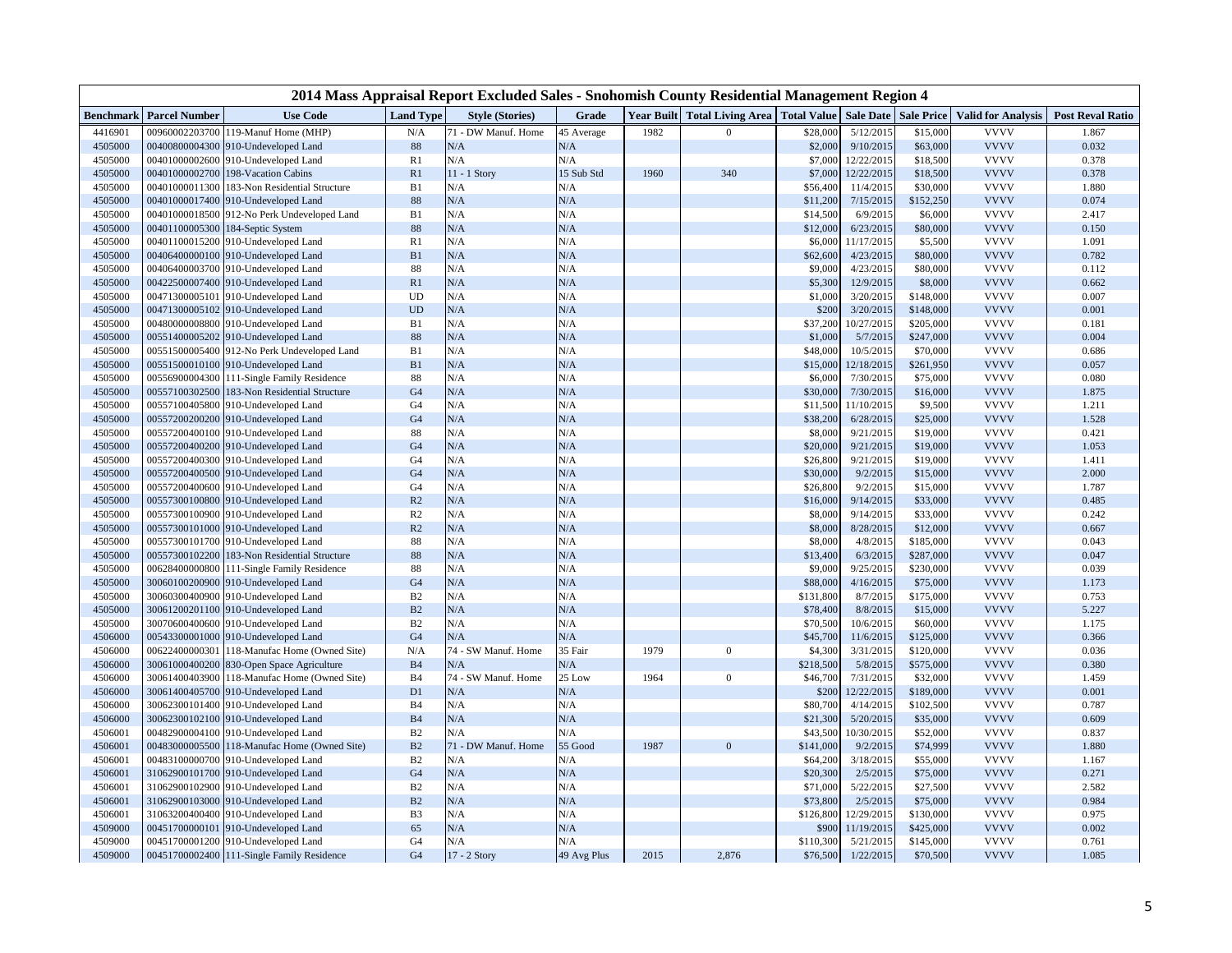|                    |                                                                                   |                 |                  | 2014 Mass Appraisal Report Excluded Sales - Snohomish County Residential Management Region 4 |               |      |                                                                       |                     |                          |                        |                            |                         |
|--------------------|-----------------------------------------------------------------------------------|-----------------|------------------|----------------------------------------------------------------------------------------------|---------------|------|-----------------------------------------------------------------------|---------------------|--------------------------|------------------------|----------------------------|-------------------------|
| Benchmark          | <b>Parcel Number</b>                                                              | <b>Use Code</b> | <b>Land Type</b> | <b>Style (Stories)</b>                                                                       | Grade         |      | Year Built   Total Living Area   Total Value   Sale Date   Sale Price |                     |                          |                        | <b>Valid for Analysis</b>  | <b>Post Reval Ratio</b> |
| 4509000            | 00489200000100 912-No Perk Undeveloped Land                                       |                 | G <sub>4</sub>   | N/A                                                                                          | N/A           |      |                                                                       | \$16,500            | 1/21/2015                | \$16,000               | <b>VVVV</b>                | 1.031                   |
| 4509000            | 00495900000700 111-Single Family Residence                                        |                 | G <sub>4</sub>   | N/A                                                                                          | N/A           |      |                                                                       | \$72,600            | 1/28/2015                | \$10,000               | <b>VVVV</b>                | 7.260                   |
| 4509000            | 00590700004401 118-Manufac Home (Owned Site)                                      |                 | G <sub>4</sub>   | N/A                                                                                          | N/A           |      |                                                                       | \$55,700            | 3/11/2015                | \$112,000              | <b>VVVV</b>                | 0.497                   |
| 4509000            | 00625600000100 912-No Perk Undeveloped Land                                       |                 | B <sub>2</sub>   | N/A                                                                                          | N/A           |      |                                                                       | \$19,700            | 5/6/2015                 | \$13,000               | <b>VVVV</b>                | 1.515                   |
| 4509000            | 01151000003200 111-Single Family Residence                                        |                 | B <sub>4</sub>   | $11 - 1$ Story                                                                               | 45 Average    | 2015 | 2,239                                                                 | \$423,300           | 10/23/2015               | \$458,025              | <b>VVVV</b>                | 0.924                   |
| 4509000            | 01152000000600 111-Single Family Residence                                        |                 | <b>B6</b>        | 17 - 2 Story                                                                                 | 55 Good       | 2015 | 3,483                                                                 | \$649,100           | 12/24/2015               | \$669,500              | <b>VVVV</b>                | 0.970                   |
| 4509000            | 29050100100100 910-Undeveloped Land                                               |                 | G <sub>4</sub>   | N/A                                                                                          | N/A           |      |                                                                       | \$230,900           | 10/21/2015               | \$300,000              | <b>VVVV</b>                | 0.770                   |
| 4509000            | 29050100402000 910-Undeveloped Land                                               |                 | 65               | N/A                                                                                          | N/A           |      |                                                                       | \$600               | 10/21/2015               | \$300,000              | <b>VVVV</b>                | 0.002                   |
| 4509000            | 30060700101700 910-Undeveloped Land                                               |                 | G <sub>4</sub>   | N/A                                                                                          | N/A           |      |                                                                       | \$76,300            | 6/28/2015                | \$82,000               | <b>VVVV</b>                | 0.930                   |
| 4509000            | 30061700303300 910-Undeveloped Land                                               |                 | G <sub>4</sub>   | N/A                                                                                          | N/A           |      |                                                                       | \$94,300            | 9/23/2015                | \$90,000               | <b>VVVV</b>                | 1.048                   |
| 4509000            | 30061800101900 111-Single Family Residence                                        |                 | G4               | N/A                                                                                          | N/A           |      |                                                                       | \$151,600           | 7/30/2015                | \$490,000              | <b>VVVV</b>                | 0.309                   |
| 4509000            | 30062000200800 910-Undeveloped Land                                               |                 | B <sub>9</sub>   | N/A                                                                                          | N/A           |      |                                                                       | \$632,200           | 7/20/2015                | \$1,100,000            | <b>VVVV</b>                | 0.575                   |
| 4509000            | 30062000201000 910-Undeveloped Land                                               |                 | B <sub>9</sub>   | N/A                                                                                          | N/A           |      |                                                                       | \$406,800           | 7/20/2015                | \$1,100,000            | <b>VVVV</b>                | 0.370                   |
| 4509000            | 30062100100300 111-Single Family Residence                                        |                 | G <sub>4</sub>   | 11 - 1 Story                                                                                 | 55 Good       | 1992 | 3,220                                                                 | \$255,400           | 3/4/2015                 | \$237,000              | <b>VVVV</b>                | 1.078                   |
| 4509000            | 30062800100100 118-Manufac Home (Owned Site)                                      |                 | G <sub>4</sub>   | N/A                                                                                          | N/A           |      |                                                                       | \$98,800            | 8/27/2015                | \$211,760              | <b>VVVV</b>                | 0.467                   |
| 4509000            | 30062800200600 910-Undeveloped Land                                               |                 | G <sub>4</sub>   | N/A                                                                                          | N/A           |      |                                                                       | \$141,400           | 9/4/2015                 | \$157,000              | <b>VVVV</b>                | 0.901                   |
| 4509000            | 30062800302600 111-Single Family Residence                                        |                 | G <sub>4</sub>   | N/A                                                                                          | N/A           |      |                                                                       | \$17,400            | 8/27/2015                | \$215,000              | <b>VVVV</b>                | 0.081                   |
| 4509000            | 30062900301400 912-No Perk Undeveloped Land                                       |                 | G <sub>4</sub>   | N/A                                                                                          | N/A           |      |                                                                       | \$33,100            | 6/9/2015                 | \$399.950              | <b>VVVV</b>                | 0.083                   |
| 4509000            | 30062900302200 910-Undeveloped Land                                               |                 | G <sub>4</sub>   | N/A                                                                                          | N/A           |      |                                                                       | \$90,700            | 6/9/2015                 | \$399,950              | <b>VVVV</b>                | 0.227                   |
| 4509000            | 31052500101000 910-Undeveloped Land                                               |                 | G <sub>4</sub>   | N/A                                                                                          | N/A           |      |                                                                       | \$123,700           | 9/15/2015                | \$128,000              | <b>VVVV</b>                | 0.966                   |
| 4509000            | 31061800200602 110-Sr Cit Exemption Residual                                      |                 | SC               | N/A                                                                                          | N/A           |      |                                                                       | \$900               | 11/23/2015               | \$334,000              | <b>VVVV</b>                | 0.003                   |
| 4509000            | 31061800300900 910-Undeveloped Land                                               |                 | G <sub>4</sub>   | N/A                                                                                          | N/A           |      |                                                                       | \$128,200           | 1/8/2015                 | \$50,000               | <b>VVVV</b>                | 2.564                   |
| 4509000            | 31062000202100 910-Undeveloped Land                                               |                 | B <sub>4</sub>   | N/A                                                                                          | N/A           |      |                                                                       | \$83,700            | 8/20/2015                | \$88,000               | <b>VVVV</b>                | 0.951                   |
| 4509000            | 31062000401500 910-Undeveloped Land                                               |                 | G <sub>4</sub>   | N/A                                                                                          | N/A           |      |                                                                       | \$13,200            | 2/5/2015                 | \$75,000               | <b>VVVV</b>                | 0.176                   |
| 4509000            | 31063000402300 118-Manufac Home (Owned Site)                                      |                 | G <sub>4</sub>   | 74 - SW Manuf. Home                                                                          | 25 Low        | 1965 | $\mathbf{0}$                                                          | \$102,900           | 12/29/2015               | \$30,000               | <b>VVVV</b><br><b>VVVV</b> | 3.430                   |
| 4601000            | 00385100200900 118-Manufac Home (Owned Site)                                      |                 | 88               | N/A                                                                                          | N/A           |      |                                                                       | \$5,000             | 9/9/2015                 | \$140,000              |                            | 0.036                   |
| 4601000            | 00386900001401 910-Undeveloped Land                                               |                 | B1               | N/A                                                                                          | N/A           |      |                                                                       | \$16,800            | 4/13/2015                | \$150,000              | <b>VVVV</b>                | 0.112                   |
| 4601000            | 00386900001700 910-Undeveloped Land                                               |                 | B1               | N/A                                                                                          | N/A           |      |                                                                       | \$15,800            | 4/13/2015                | \$150,000              | <b>VVVV</b>                | 0.105                   |
| 4601000<br>4601000 | 00417300201900 111-Single Family Residence                                        |                 | B1<br>88         | 11 - 1 Story<br>N/A                                                                          | 25 Low<br>N/A | 1920 | 720                                                                   | \$30,400<br>\$4,000 | 11/18/2015<br>10/30/2015 | \$27,000<br>\$120,700  | <b>VVVV</b><br><b>VVVV</b> | 1.126<br>0.033          |
|                    | 00518400700601 111-Single Family Residence                                        |                 | 88               | N/A                                                                                          | N/A           |      |                                                                       |                     |                          |                        | <b>VVVV</b>                |                         |
| 4601000<br>4601000 | 00518400700800 111-Single Family Residence                                        |                 | 88               | N/A                                                                                          | N/A           |      |                                                                       | \$18,500            | 10/30/2015<br>10/30/2015 | \$120,700<br>\$120,700 | <b>VVVV</b>                | 0.153<br>0.033          |
| 4601000            | 00518400700900 111-Single Family Residence                                        |                 | B1               | 17 - 2 Story                                                                                 | 25 Low        | 2000 | 896                                                                   | \$4,000<br>\$57,500 | 8/28/2015                | \$50,000               | <b>VVVV</b>                | 1.150                   |
| 4601001            | 32092400200900 111-Single Family Residence<br>32080100302700 910-Undeveloped Land |                 | G <sub>4</sub>   | N/A                                                                                          | N/A           |      |                                                                       | \$76,700            | 8/21/2015                | \$60,000               | <b>VVVV</b>                | 1.278                   |
| 4601001            | 32080800101600 111-Single Family Residence                                        |                 | G <sub>4</sub>   | 24 - Tri Level                                                                               | 35 Fair       | 1977 | 2,132                                                                 | \$103,400           | 8/20/2015                | \$111,260              | <b>VVVV</b>                | 0.929                   |
| 4601001            | 32090900300400 880-DF Timber Acres Only                                           |                 | G <sub>4</sub>   | N/A                                                                                          | N/A           |      |                                                                       | \$72,500            | 10/28/2015               | \$250,000              | <b>VVVV</b>                | 0.290                   |
| 4601001            | 32090900300600 880-DF Timber Acres Only                                           |                 | G <sub>4</sub>   | N/A                                                                                          | N/A           |      |                                                                       | \$84,000            | 10/28/2015               | \$250,000              | <b>VVVV</b>                | 0.336                   |
| 4601002            | 00449700004200 910-Undeveloped Land                                               |                 | 63               | N/A                                                                                          | N/A           |      |                                                                       | \$4,000             | 7/14/2015                | \$5,870                | <b>VVVV</b>                | 0.681                   |
| 4601002            | 32100600100600 910-Undeveloped Land                                               |                 | G <sub>4</sub>   | N/A                                                                                          | N/A           |      |                                                                       | \$52,900            | 5/21/2015                | \$57,950               | <b>VVVV</b>                | 0.913                   |
| 4602000            | 00587000002700 912-No Perk Undeveloped Land                                       |                 | G <sub>4</sub>   | N/A                                                                                          | N/A           |      |                                                                       | \$21,100            | 4/27/2015                | \$17,000               | <b>VVVV</b>                | 1.241                   |
| 4602000            | 32072900301500 910-Undeveloped Land                                               |                 | G <sub>4</sub>   | N/A                                                                                          | N/A           |      |                                                                       | \$32,900            | 3/13/2015                | \$34,000               | <b>VVVV</b>                | 0.968                   |
| 4602000            | 32073000301700 186-Septic & Well                                                  |                 | 57               | 11 - 1 Story                                                                                 | 45 Average    | 1994 | 2,024                                                                 | \$91,200            | 1/26/2015                | \$150,000              | <b>VVVV</b>                | 0.608                   |
| 4602002            | 32072000200206 117-Manufac Home (Leased Site)                                     |                 | N/A              | 74 - SW Manuf. Home                                                                          | 45 Average    | 1987 | $\overline{0}$                                                        | \$4,800             | 7/9/2015                 | \$34,000               | <b>VVVV</b>                | 0.141                   |
| 4602003            | 32060300300800 910-Undeveloped Land                                               |                 | D <sub>1</sub>   | N/A                                                                                          | N/A           |      |                                                                       | \$5,500             | 12/23/2015               | \$42,000               | <b>VVVV</b>                | 0.131                   |
| 4602003            | 32061000200500 910-Undeveloped Land                                               |                 | G <sub>2</sub>   | N/A                                                                                          | N/A           |      |                                                                       | \$31,000            | 12/23/2015               | \$42,000               | <b>VVVV</b>                | 0.738                   |
| 4610000            | 00481900000400 912-No Perk Undeveloped Land                                       |                 | G <sub>4</sub>   | N/A                                                                                          | N/A           |      |                                                                       | \$32,900            | 6/30/2015                | \$18,000               | <b>VVVV</b>                | 1.828                   |
| 4610000            | 00872000000100 910-Undeveloped Land                                               |                 | G4               | N/A                                                                                          | N/A           |      |                                                                       | \$84,300            | 10/29/2015               | \$27,950               | <b>VVVV</b>                | 3.016                   |
| 4610000            | 01138300000100 910-Undeveloped Land                                               |                 | <b>B6</b>        | N/A                                                                                          | N/A           |      |                                                                       | \$115,000           | 2/12/2015                | \$135,000              | <b>VVVV</b>                | 0.852                   |
| 4610000            | 01138300000200 910-Undeveloped Land                                               |                 | B <sub>6</sub>   | N/A                                                                                          | N/A           |      |                                                                       | \$115,100           | 4/29/2015                | \$135,000              | <b>VVVV</b>                | 0.853                   |
| 4610000            | 01138300000300 910-Undeveloped Land                                               |                 | <b>B6</b>        | N/A                                                                                          | N/A           |      |                                                                       | \$115,000           | 4/6/2015                 | \$135,000              | <b>VVVV</b>                | 0.852                   |
| 4610000            | 01138300000500 910-Undeveloped Land                                               |                 | B <sub>6</sub>   | N/A                                                                                          | N/A           |      |                                                                       | \$115,000           | 2/12/2015                | \$135,000              | <b>VVVV</b>                | 0.852                   |
| 4610000            | 01138300000700 910-Undeveloped Land                                               |                 | <b>B6</b>        | N/A                                                                                          | N/A           |      |                                                                       | \$115,000           | 5/5/2015                 | \$135,000              | <b>VVVV</b>                | 0.852                   |
| 4610000            | 31060500200600 910-Undeveloped Land                                               |                 | G <sub>4</sub>   | N/A                                                                                          | N/A           |      |                                                                       | \$40,100            | 8/24/2015                | \$45,000               | <b>VVVV</b>                | 0.891                   |
| 4610000            | 31061700100600 830-Open Space Agriculture                                         |                 | G <sub>4</sub>   | N/A                                                                                          | $\rm N/A$     |      |                                                                       | \$150,600           | 8/13/2015                | \$160,000              | <b>VVVV</b>                | 0.941                   |
|                    |                                                                                   |                 |                  |                                                                                              |               |      |                                                                       |                     |                          |                        |                            |                         |